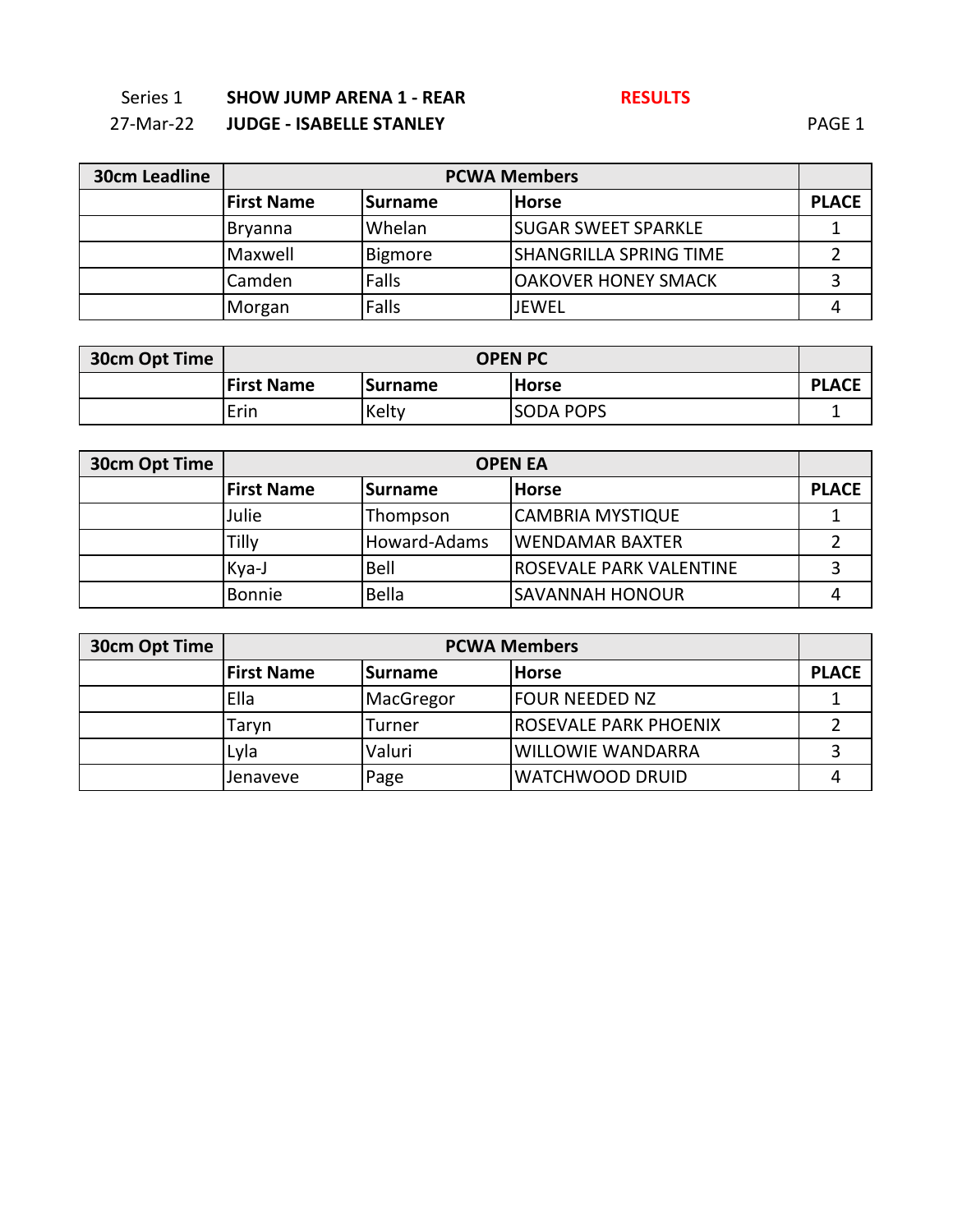| 27-Mar-22 | <b>JUDGE - ISABELLE STANLEY</b> | PAGE <sub>2</sub> |
|-----------|---------------------------------|-------------------|
|           |                                 |                   |

| 40cm Opt Time | <b>OPEN EA</b>    |                 |                             |              |
|---------------|-------------------|-----------------|-----------------------------|--------------|
|               | <b>First Name</b> | <b>ISurname</b> | <b>IHorse</b>               | <b>PLACE</b> |
|               | Mia               | <b>Farrell</b>  | <b>IGEM PARK SONGSTRESS</b> |              |
|               | Tillv             | Howard-Adams    | <b>IWENDAMAR BAXTER</b>     |              |
|               | Bonnie            | <b>Bella</b>    | ISAVANNAH HONOUR            | ELIM         |

| 40cm Opt Time | <b>PCWA Members</b> |                |                             |              |
|---------------|---------------------|----------------|-----------------------------|--------------|
|               | <b>First Name</b>   | <b>Surname</b> | <b>Horse</b>                | <b>PLACE</b> |
|               | Taryn               | Turner         | ROSEVALE PARK PHOENIX       |              |
|               | Ella                | MacGregor      | <b>FOUR NEEDED NZ</b>       | 2            |
|               | Uma Sky             | Fisher         | <b>WENDAMAR MERRITT</b>     | 3            |
|               | Jenaveve            | Page           | <b>WATCHWOOD DRUID</b>      | 4            |
|               | Sophie              | Dagnall        | <b>EBONY ROSE SPOTLIGHT</b> | 5            |
|               | Lyla                | Valuri         | <b>WILLOWIE WANDARRA</b>    | 6            |
|               | Hailey              | Snyman         | <b>SHILO</b>                |              |
|               | Harpa               | <b>Byrne</b>   | <b>JUDAROO LOTTIE JONES</b> | 8            |

| 40cm Opt Time | <b>OPEN PC</b>    |                |                  |              |
|---------------|-------------------|----------------|------------------|--------------|
|               | <b>First Name</b> | <b>Surname</b> | <b>Horse</b>     | <b>PLACE</b> |
|               | Erin              | Kelty          | <b>SODA POPS</b> |              |
|               | Lauren            | Morgan         | <b>KIKO</b>      |              |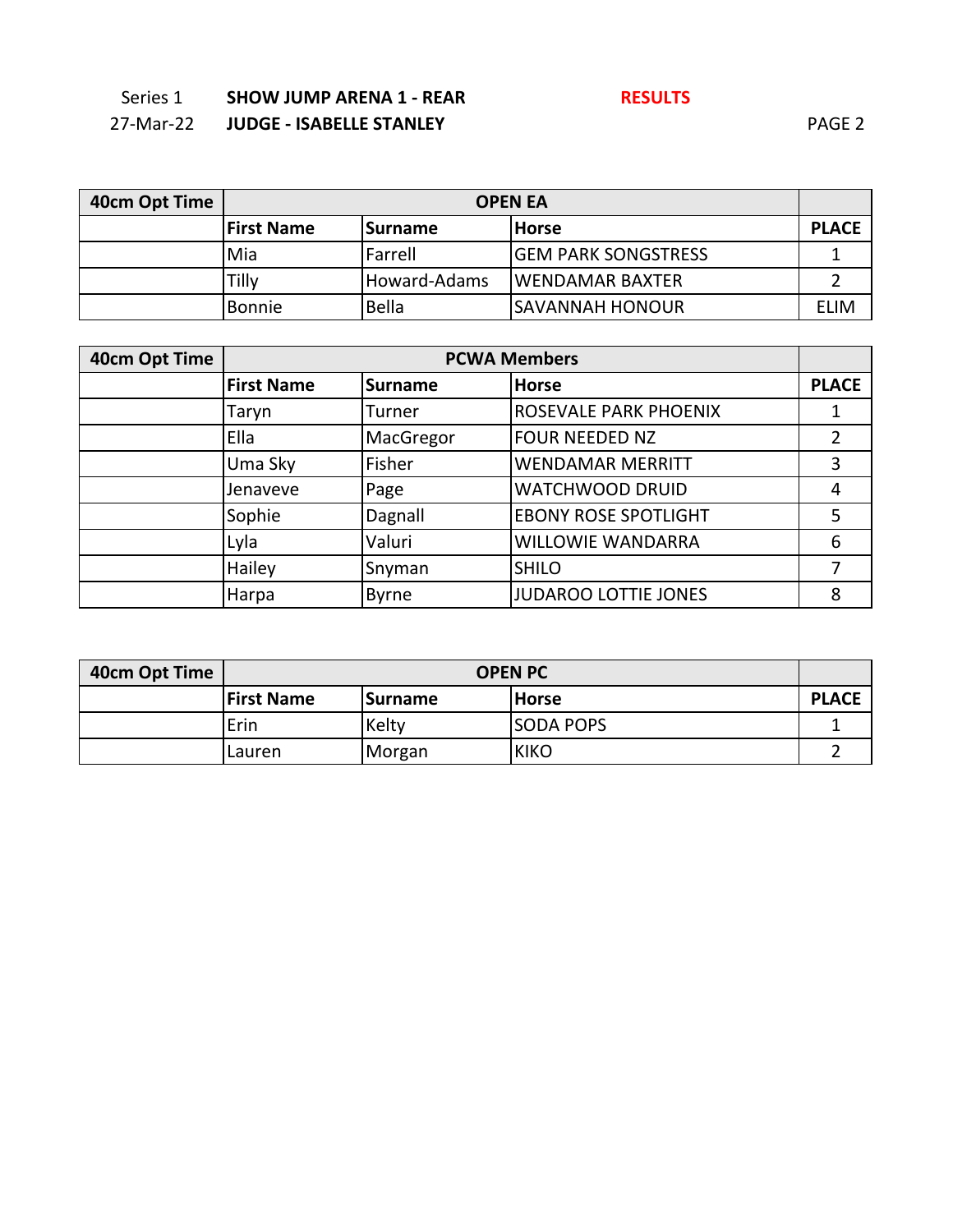27-Mar-22 **JUDGE - ISABELLE STANLEY** PAGE 3

| 50cm Opt Time | <b>OPEN EA</b>    |              |                            |              |
|---------------|-------------------|--------------|----------------------------|--------------|
|               | <b>First Name</b> | Surname      | <b>Horse</b>               | <b>PLACE</b> |
|               | Mia               | Farrell      | <b>GEM PARK SONGSTRESS</b> |              |
|               | Tilly             | Howard-Adams | <b>WENDAMAR BAXTER</b>     |              |
|               | Jessica           | Battista     | <b>JAMES BOND</b>          |              |
|               | Alison            | McLay        | <b>ADMIREDD</b>            |              |
|               | Emma              | Truss        | <b>MOLLY</b>               |              |

| 50cm Opt Time | <b>OPEN PC</b>    |                |                        |              |
|---------------|-------------------|----------------|------------------------|--------------|
|               | <b>First Name</b> | <b>Surname</b> | <b>Horse</b>           | <b>PLACE</b> |
|               | Caroline          | Gaiger         | <b>LADY FARREN</b>     |              |
|               | Michelle          | Ridout         | IKRYSTELLE PARK DIESEL |              |
|               | Lauren            | Morgan         | <b>KIKO</b>            |              |

| <b>50cm Opt Time</b> |                   |                | <b>PCWA Members</b>              |                |
|----------------------|-------------------|----------------|----------------------------------|----------------|
|                      | <b>First Name</b> | <b>Surname</b> | <b>Horse</b>                     | <b>PLACE</b>   |
|                      | Sophie            | Tennant        | <b>WANDIERA SPECIAL ADDITION</b> | 1              |
|                      | Rylee             | Dawe           | <b>STELLA</b>                    | $\overline{2}$ |
|                      | Hailey            | Snyman         | <b>SHILO</b>                     | 3              |
|                      | Tatum             | Hand           | <b>CRYSTAL CLEAR</b>             | 4              |
|                      | Kimberley         | Grey           | CE LADY MARMALADE                | 5              |
|                      | Sophie            | Dagnall        | <b>EBONY ROSE SPOTLIGHT</b>      | 6              |
|                      | Abigail           | Laurence       | STAR WALTZ JUDGEMENT             | 7              |
|                      | Lyla              | Valuri         | <b>WILLOWIE WANDARRA</b>         | 8              |
|                      | Uma Sky           | Fisher         | <b>WENDAMAR MERRITT</b>          | 9              |
|                      | Aleska            | Wearne         | <b>BERTIE DE LUX</b>             | 10             |
|                      | Hayley            | Mazurek        | PP MY LITTLE LIGHT               | <b>SCR</b>     |
|                      | Annalyce          | Page           | <b>CORONATION FLORA</b>          | <b>SCR</b>     |
|                      | Sienna            | Smith          | <b>JUST DASHIN</b>               | <b>SCR</b>     |